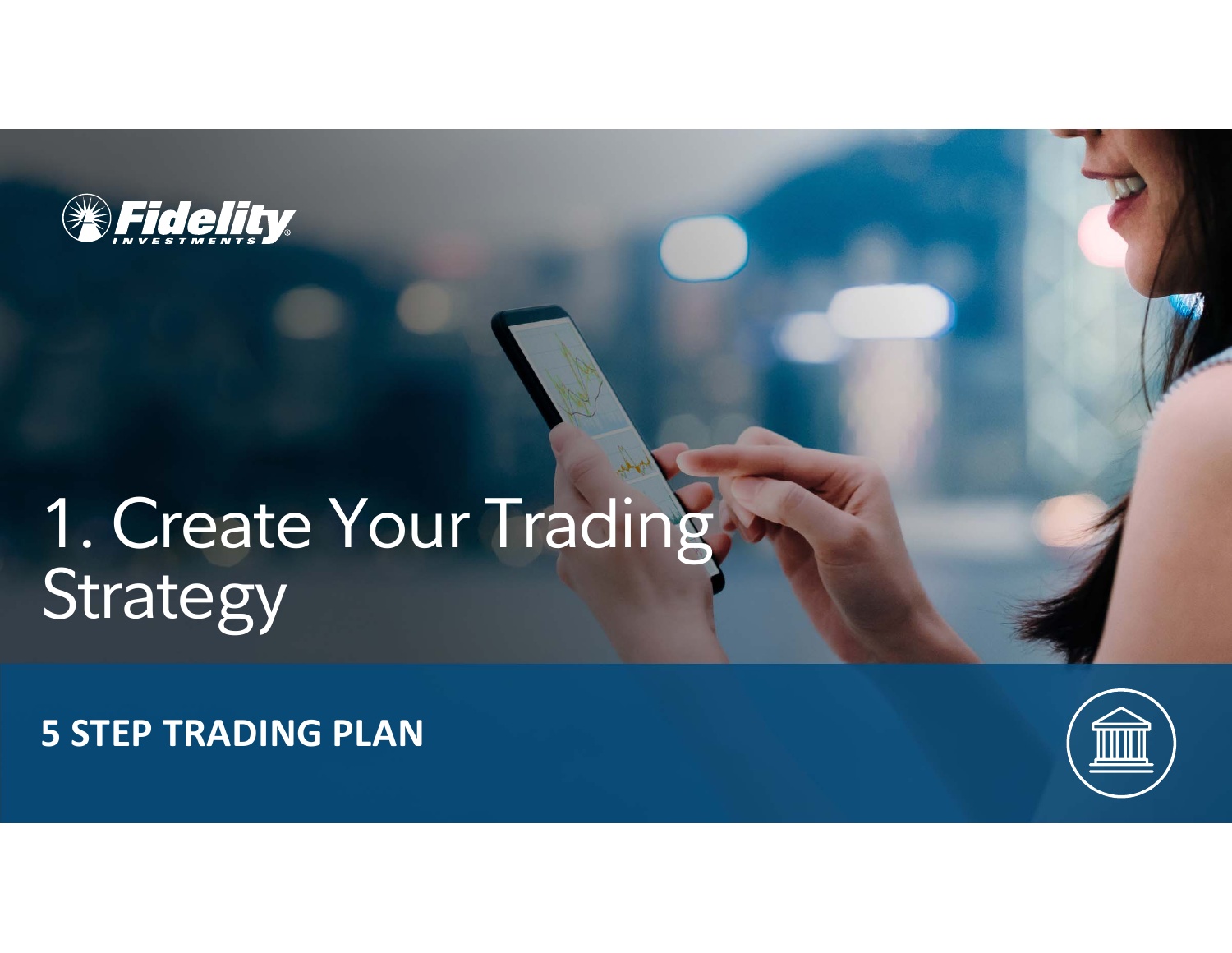Opened a Brokerage account

Placed at least 1 trade

 $\checkmark$  Interested in learning an approach to confidently trade more

**Need to open a Brokerage account?** fidelity.com/trading



Is this you?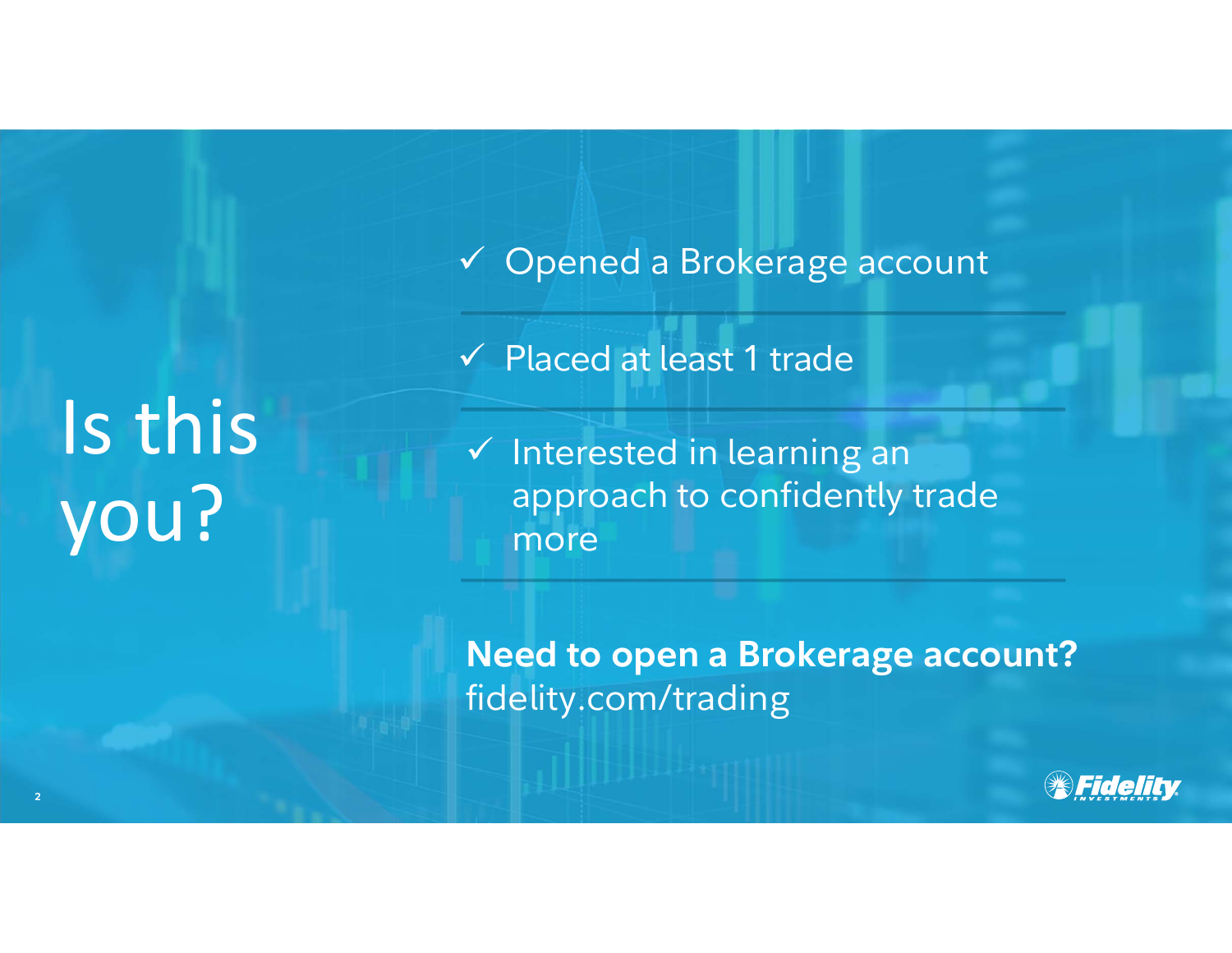

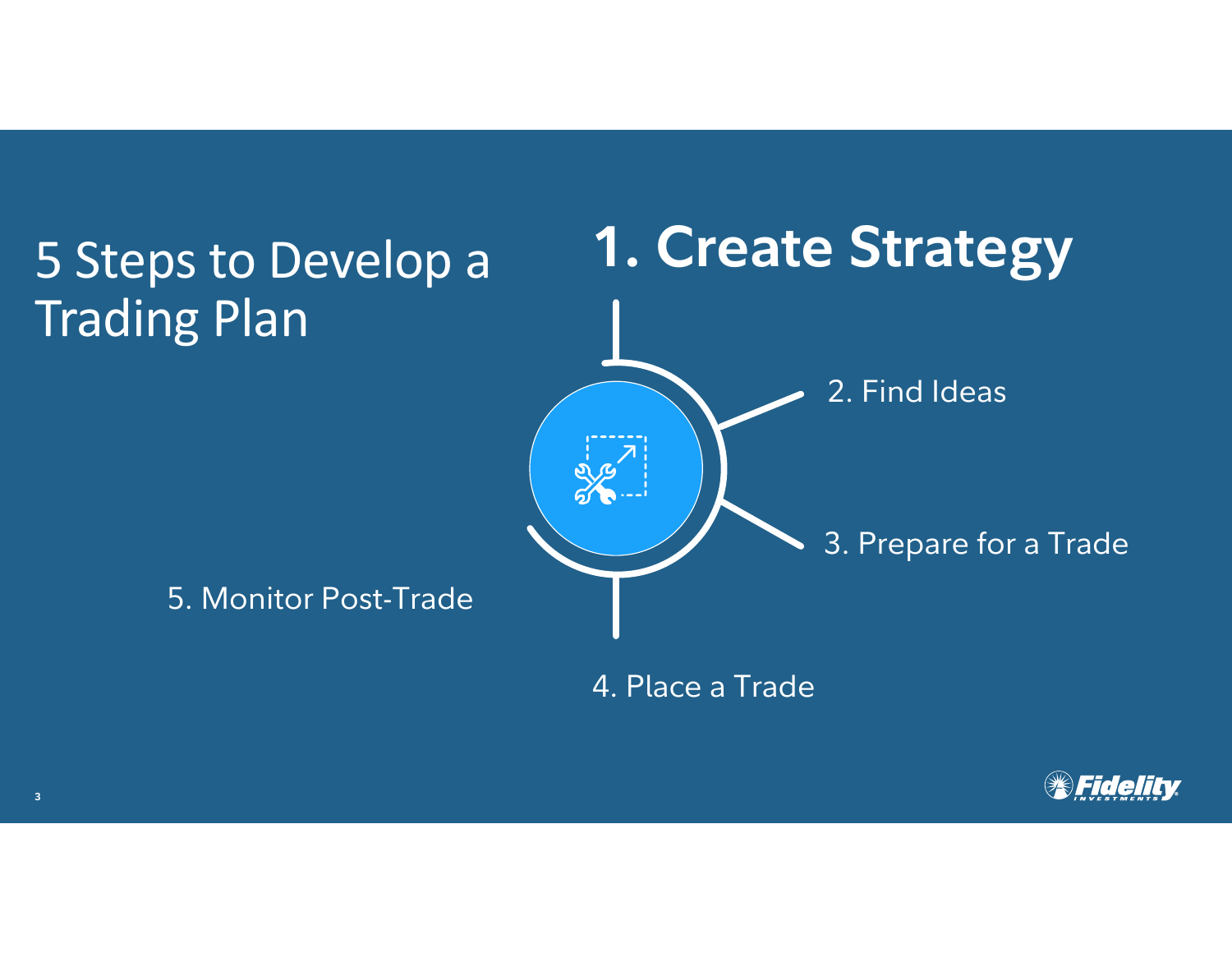Getting into a Trader's Mindset



## What's the difference between trading and investing?

**4**

#### **A key difference is time:**

#### **Trading**

Use shorter-term strategies for a short or long-term goal

### Investing

Use for a longer-term goal, like retirement, or potentially build wealth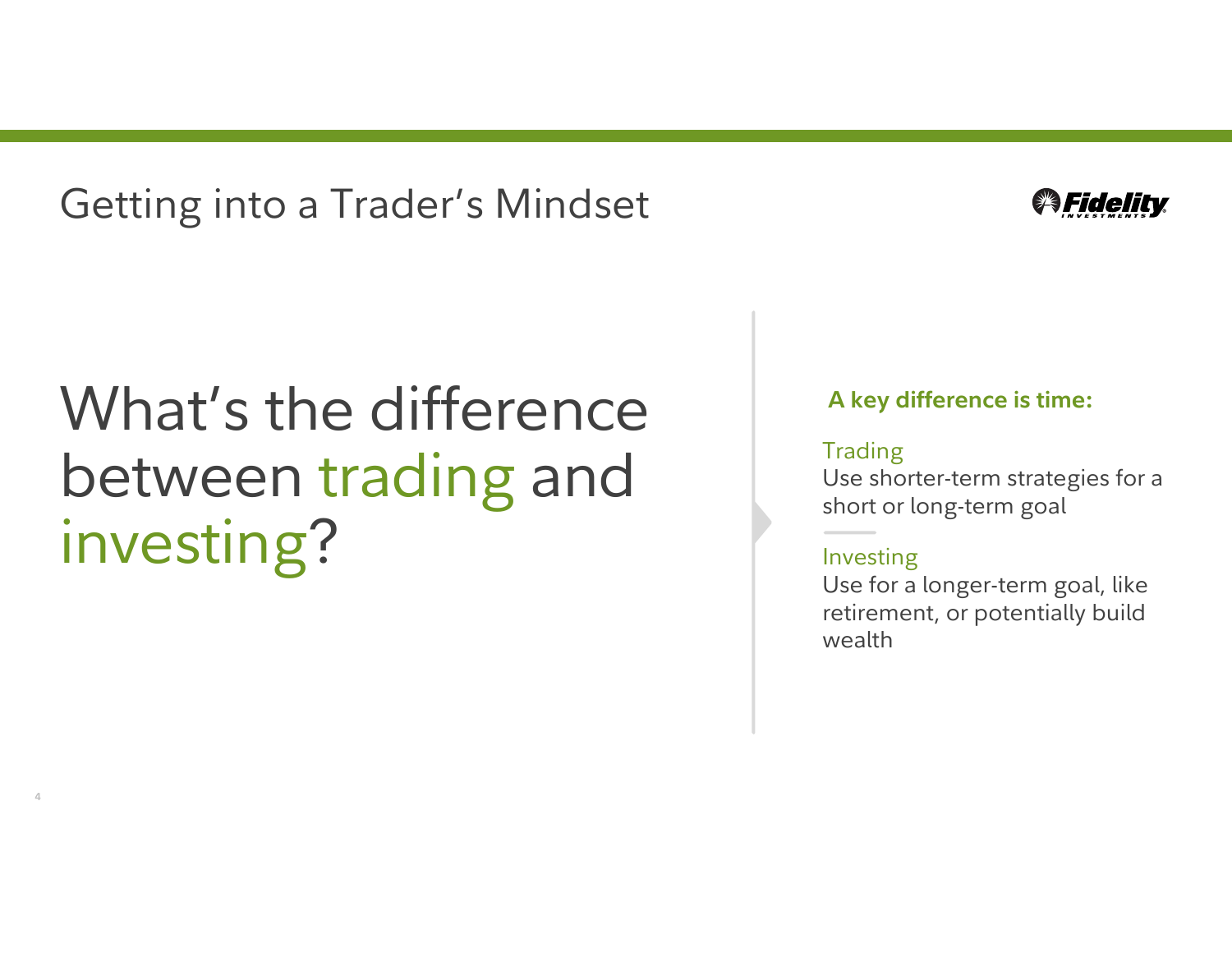Why is a Trading Strategy Important?



## Reduces the impact of emotions and loss aversion from getting in the way

### **Having a strategy can help you:**

Define rules to bring discipline to your trading

Understand your risk

Align your goals over different time horizons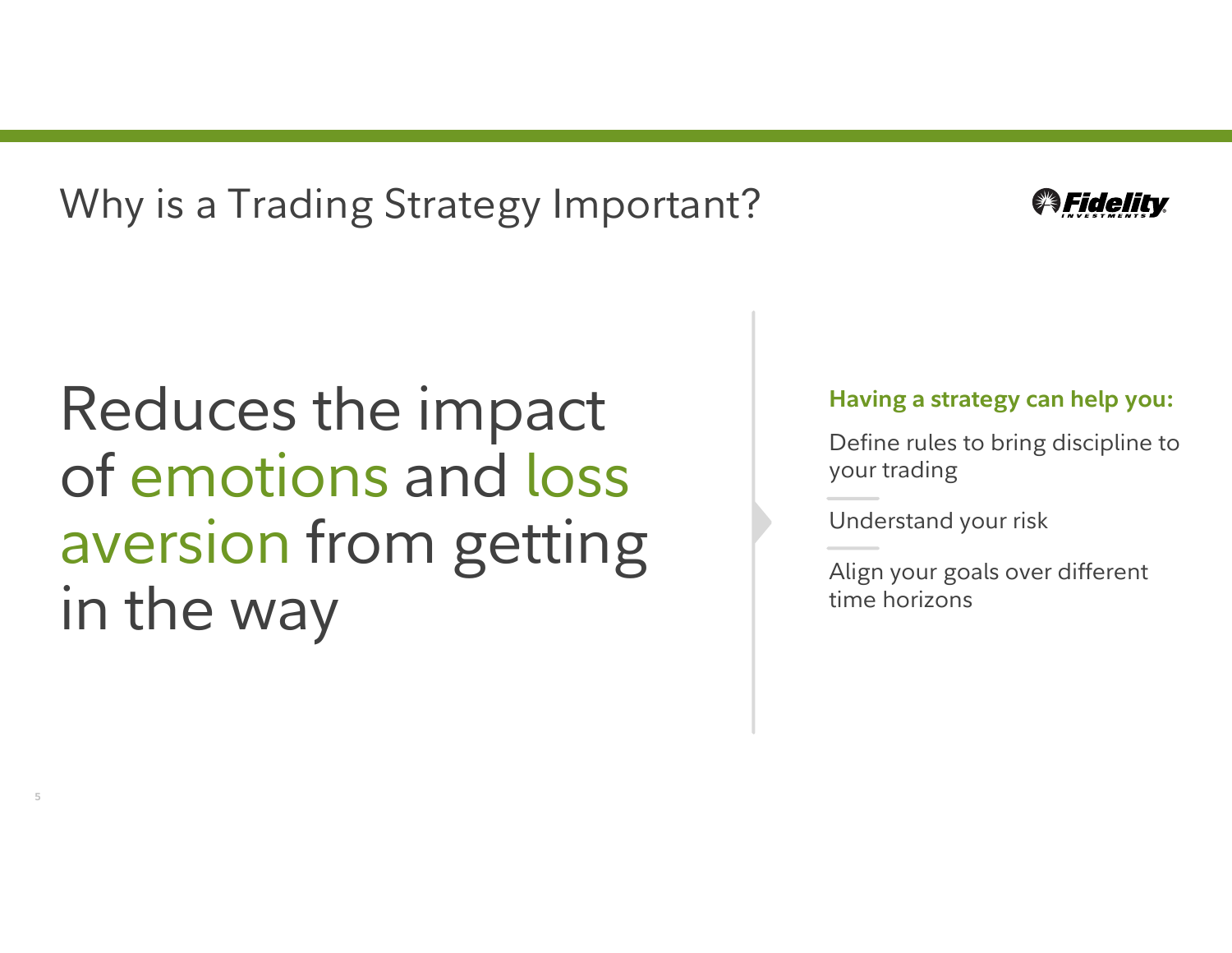### Creating Your Own Trading Strategy

### Capture the rules you set for yourself and stick to them

**6**

### **@Fidelity**

### **Consider:**

Set realistic profit targets

Determine a risk level for your portfolio

Know what you're trading and why

Track your progress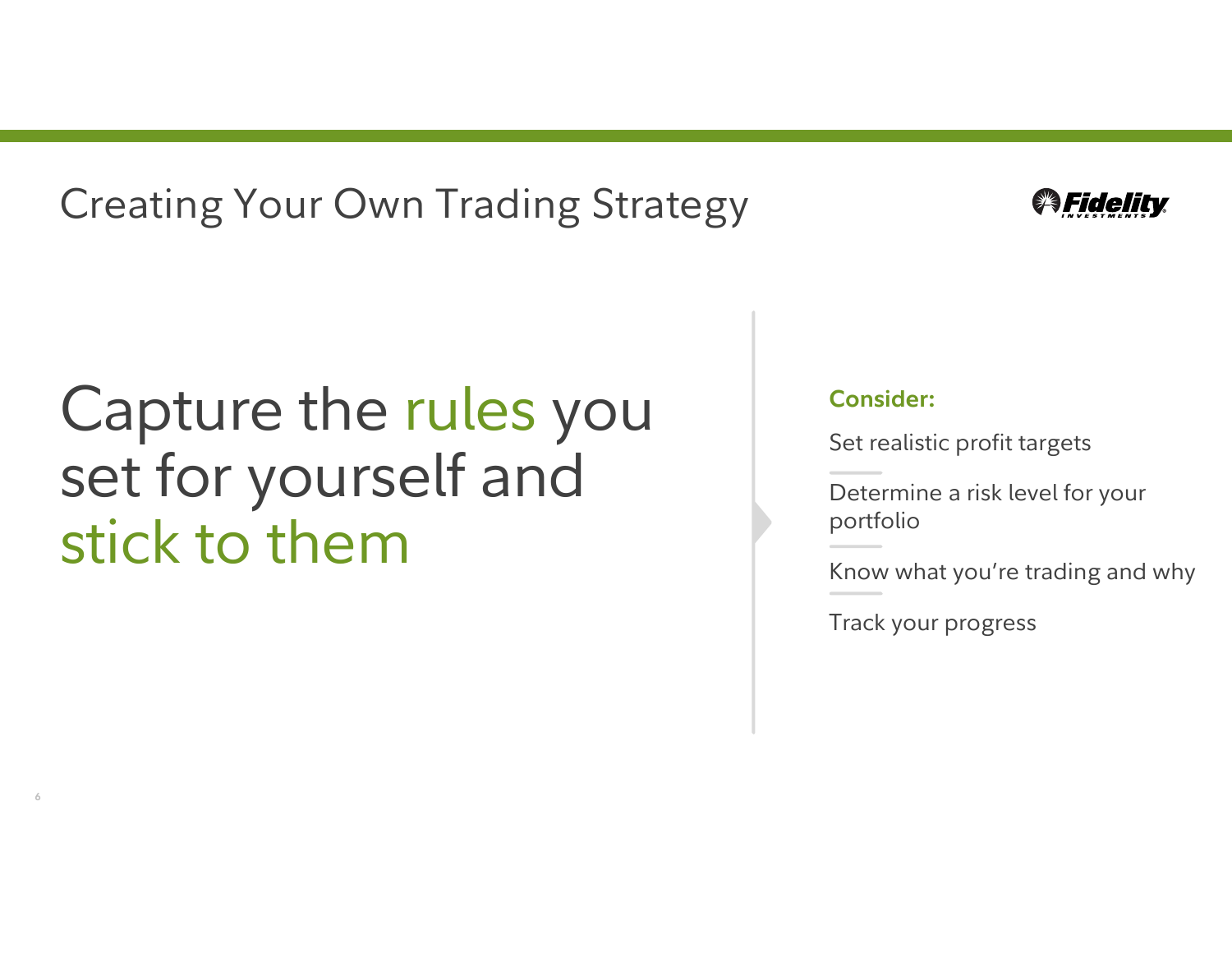

### **Consider:** Try it at home

### Create your trading strategy: **comparently**

- How much money do I want trade with?
- How much money am I trying to gain? •
- •How much money am I willing to lose?
- Am I trading for a short or long-term goal? •